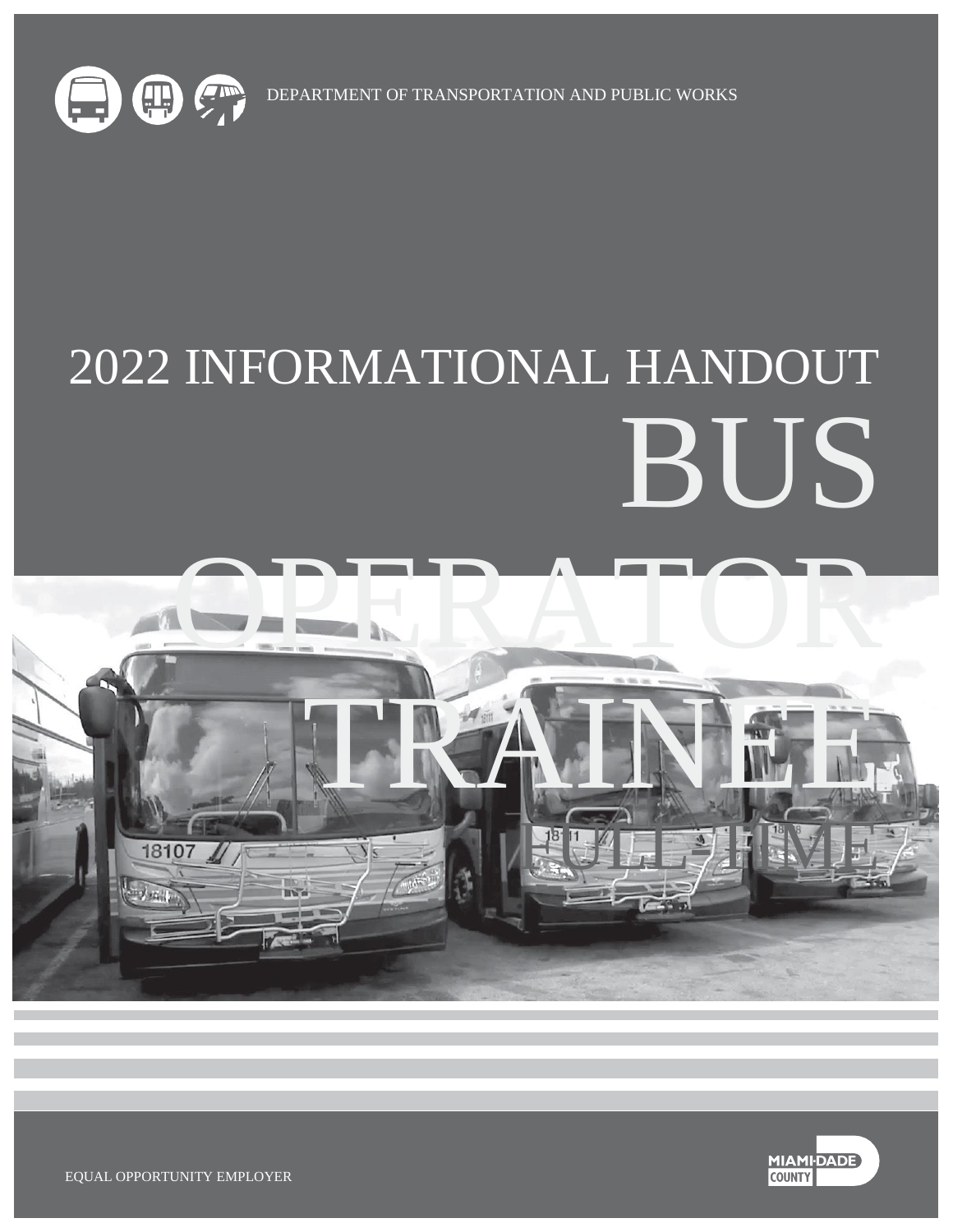### **MIAMI-DADE COUNTY 2022 BUS OPERATOR (Full-Time) TRAINEE RECRUITMENT INFORMATIONAL HANDOUT**

### What are the qualifications to be a Bus Operator (Full-Time) Trainee with Miami-Dade County?

- Have a high school diploma or a General Education Diploma (GED)
- Have proof of having passed the General Knowledge, Air-Brake and Passenger Transport testing sections of the Commercial Driver license (CDL) exam (VALID PERMIT)
- Have photo identification, such as a Driver license

### What else should I know now?

- The entire driving record (State and current/previous employers) of all applicants will be reviewed. Drivers convicted of one or more DUI's need **NOT** apply. Drivers who have been cited for reckless driving in the past 10 years need **NOT** apply.
- Drivers applying for these positions are required to have no more than three (3) points on their driving record during the 36 months prior to the time of appointment to County service.
- All applicants must satisfactorily complete a stringent physical examination, including drug and alcohol screening, and meet minimum standards for hearing and binocular, monocular, and color vision. Eyeglasses and hearing aids are permitted provided they allow safe performance of job duties.
- As a condition of continued employment, trainees must obtain a CDL/Class B with Passenger Transport Endorsement.
- If selected as a Bus Operator (Full-Time) Trainee, you must complete all training program requirements. Punctuality and attendance are very important requirements.

**How do I apply to take the written test to become a Bus Operator (Full-Time) Trainee?** You can apply for this position only when it is posted as open by Miami-Dade County Human Resources Department. An online application must be completed accessing [www.miamidade.gov/jobs.](http://www.miamidade.gov/jobs) **The July 2022 recruitment will open on May 3, 2022 and close on May 25, 2022**. If you do not have use of a computer at home, you can use computers at any of Miami-Dade County's Libraries. Also you may utilize any of the following locations of the Career Source South Florida Centers (APPOINTMENTS REQUIRED) listed below. The available hours for Career Source South Florida Centers are from 8:00 a.m. to 5:00 p.m., Monday through Friday.

Carol City Center Morth Miami Beach Center Key Largo Center (103400 Overseas Hwy, Ste. 239<br>
4888 NW 183 Street, Ste. 201-206 (1031 NE 167 Street (103400 Overseas Hwy, Ste. 239) 4888 NW 183 Street, Ste. 201-206 801 NE 167 Street Miami Gardens, FL 33055 North Miami Beach, FL 33162 Key Largo, FL 33037

Northside Center Hialeah Downtown Center Key West Center<br>
7900 NW 27 Avenue, Suite 200 240 E 1 Avenue, Suite 222 1111 12 Street, Ste. 307/308 7900 NW 27 Avenue, Suite 200 240 E 1 Avenue, Suite 222 Miami, FL 33147 **Hialeah, FL 33010** Key West, FL 33040

Perrine Center **Center** Opa Locka Center **Opa Locka Center** Opa Locka Center 18901 SW 106 Ave, Ste. 218 Miami, FL 33157

West Dade Center **Little Havana Center Homestead Center Homestead Center** 8485 Bird Road, 2nd Floor 5040 NW 7 Street, Ste. 200 28951 S. Dixie Highway Miami, FL 33135 Miami, FL 33126 Homestead, FL 33033

780 Fisherman Street, Suite 110 Opa-Locka, FL 33054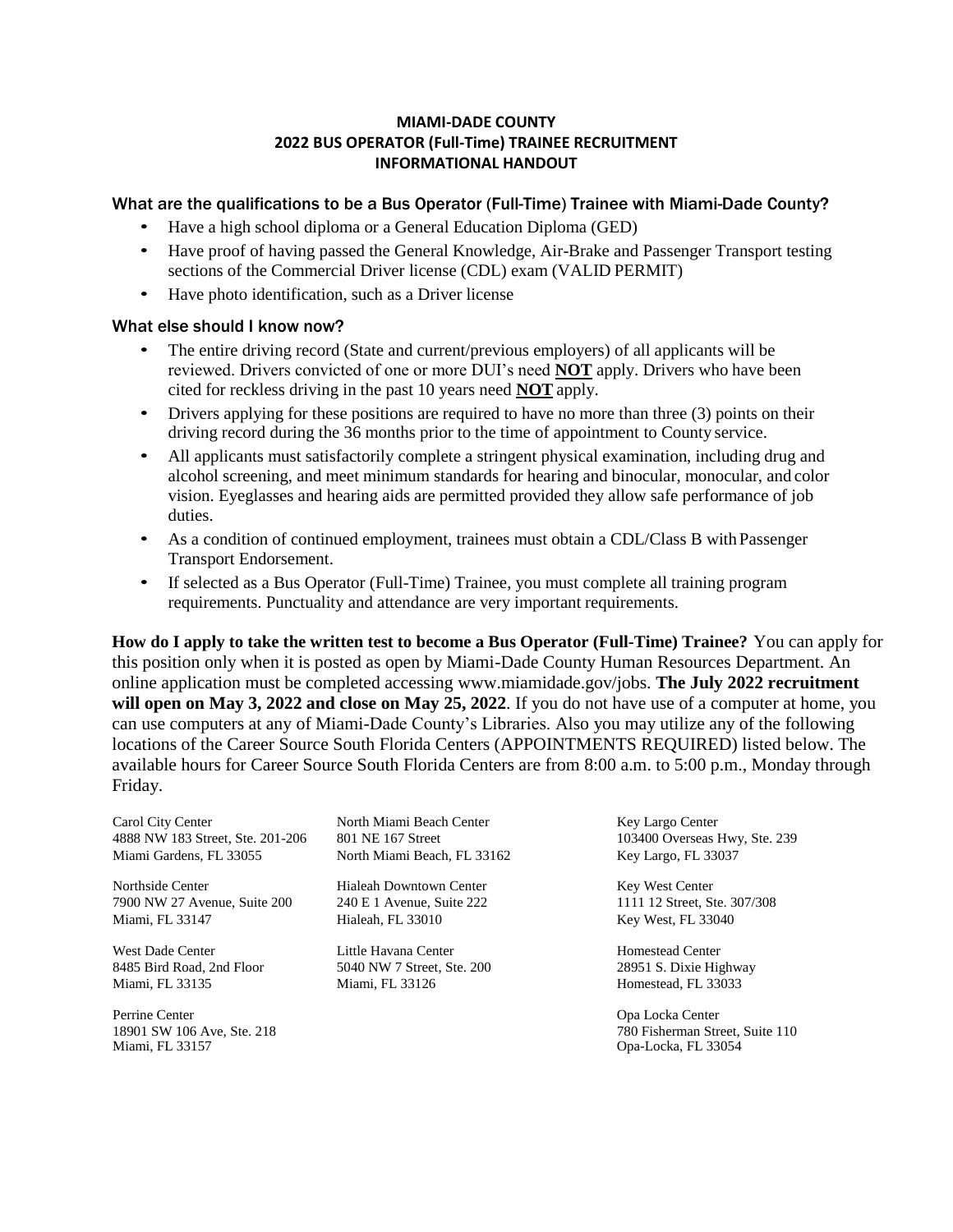**Once you successfully apply, you will need to take a written exam.** 

### **BUS OPERATOR EXAM INFORMATION:**

**Date: Wednesday, July 6, 2022**

**Registration Time Begins: 9:00 AM**

**Registration Time Ends: 9:30 AM**

**DOORS WILL CLOSE PROMPTLY AT 9:30 AM. No one will be admitted to register after 9:30 AM.**

**Exam Location: DoubleTree by Hilton Hotel Miami Airport & Convention Center, 711 NW 72nd Ave, Miami, FL 33126; there is a \$7.00 (seven dollar) parking fee at the facility.**

### **THE FOLLOWING MUST BE PRESENTED AT THE TIME OF EXAMINATION:**

**1) PROOF OF EDUCATION** *such as high school diploma or GED***.**

**2) VALID PHOTO IDENTIFICATION** *such as Driver license, State Issued Identification Card, Certificate of Naturalization, or Passport***.**

**3) PROOF OF DRIVER LICENSE:** *State of Florida Driver License: Commercial Driver License or Driver License AND State Issued Proof of having PASSED the General Knowledge, Air-brake and Passenger Testing of the CDL***.**

# **REQUIRED ITEMS TO BE ADMITTED TO THE EXAM: FACE MASK WITHOUT VENTS THAT COVERS YOUR NOSE AND MOUTH & TWO #2 PENCILS**

# **CELLPHONES, SMARTWATCHES AND ALL ELECTRONIC DEVICES ARE NOT PERMITTED IN THE TESTING FACILITY**

### What does a Bus Operator (Full-Time) Trainee do?

This is a vehicle-operating position that involves transporting passengers for the Miami-Dade County public-transit system. Employees in this position operate thirty, forty, or sixty-foot long, diesel or alternate-fuel passenger buses that run along designated routes within the metropolitan area. Bus Operators are responsible for the safety of passengers and the vehicle, as well as for completing the assigned route according to the established time schedule. Additional duties involve collection of passenger fares, according to an established rate schedule. Work requires the use of defensive-driving skills and providing assistance to the public through the use of courteous application of standard operating procedures, rules, and regulations of Department of Transportation & Public Works (DTPW). Employment also depends on the ability to work all days of the week, weekends and holidays with assignments that may work anytime during a 24-hour day (shifts usually begin from approximately 3:00 a.m.  $-4:00$  p.m.).

### What will be on the written exam?

The written exam will evaluate the applicant's ability to follow written instructions based on Bus Operations' rules, regulations and procedures, report writing, directional skills utilizing a map and basic math computation.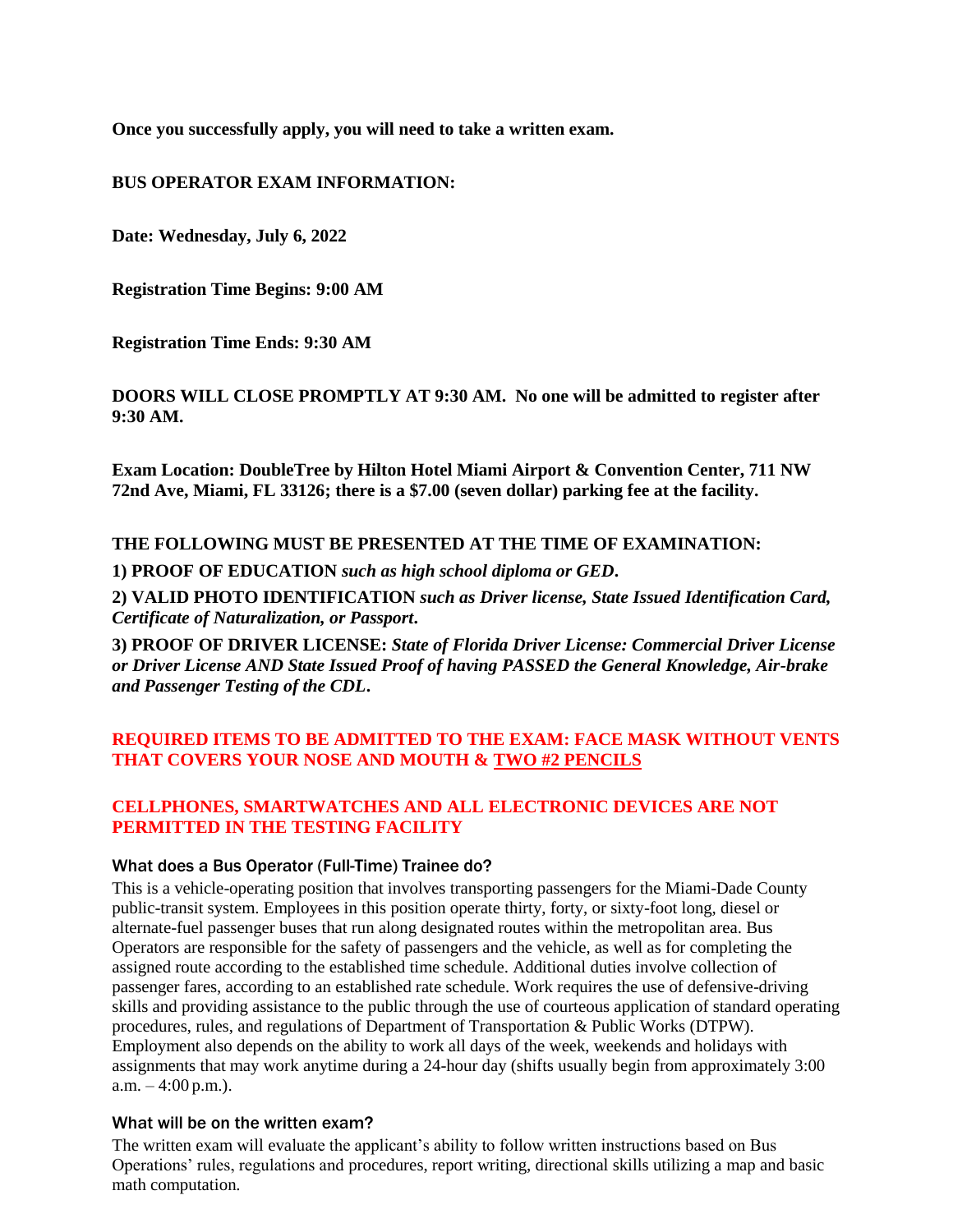### How is the written exam developed?

The written exam is designed to test your ability to learn the type of information that will be presented in the Bus Operator training program and on the job itself. Because no technical experience is required, there are no technical questions about specific knowledge related to being a Bus Operator. Most of the exam is comprised of reading information about the job and then answering a question about what you just read. In addition, there will be questions related to basic math computation.

### How can I study for the written exam?

There is no specific material that can be studied for this exam. However, there are thirty (30) sample questions (similar to those you may see on your exam) at the end of this handout. This may help applicants become familiar with the types of questions that will be included in the employment exam. The questions on the exam will be different than these sample questions. Knowing the answers to the sample questions does not guarantee being able to answer the actual questions used on the exam.

# What should I do before taking the exam?

- Answer the sample questions included in this handout. This will give you an idea of how it feels to take the exam in a certain time period.
- Get a good night's rest before the day of the exam.
- Be on time. Give yourself enough time to drive to the test facility, find parking, and register. If you are not on time, you will not be able to take the exam.
- Bring photo identification (such as a Driver license).

### What are some exam-taking tips?

- Pay close attention to the instructions provided on the day of the exam.
- Read all the choices before selecting an answer.
- Be careful when marking your answers. Make sure that you mark your answer in the appropriate column on the answer sheet.
- You will be given an answer sheet on the day of your exam. Be sure that you do not mark more than one answer for each question. There is only one correct answer. If you leave it blank, or if you choose more than one answer, it will be marked as wrong.
- Be aware that the exam will be timed. You must complete the exam in two (2) hours. If you finish before that time, you may turn in your exam and leave.
- The exam is scored on the number of questions answered correctly. If you are not sure of an answer, an educated guess is better than leaving the question unanswered.
- If you are unsure of an answer, eliminate the choices that are clearly wrong. Then select the best choice out of the remaining choices.
- Electronic devices, such as calculators or language translators, are not permitted when taking the exam. Use of these devices during the exam will result in your exam being disqualified.
- The use of telephones, pagers, or cellular telephones is not permitted during the exam. No cellular telephones will be permitted in the exam room. If you are found with a cellular device on your person during the exam, you will be dismissed from the exam.
- Restrooms may be used only during the time allotted for the exam.

### **On the day of your written exam, an answer sheet (see sample below) will be provided. All exam answers must be marked on the answer sheet.**

- The upper left (facing you) portion of the answer sheet will state your name, the last five digits of your social security number, and the exam identification number for which you will be administered, along with other information concerning the exam.
- Remember, you can mark only one answer per question, using a pencil.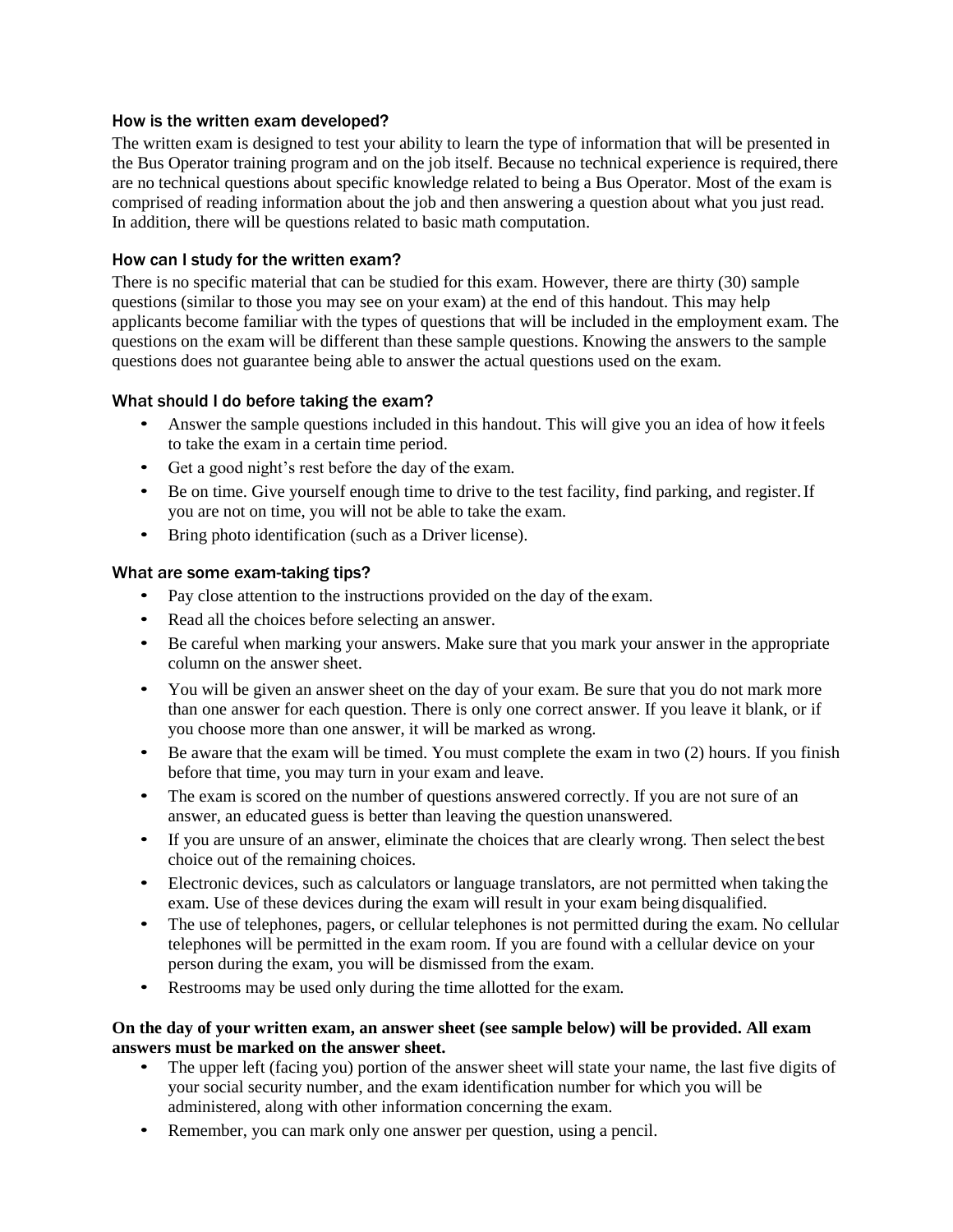| COUNTY | <b>TESTING &amp; VALIDATION SECTION</b><br><b>MIAMI-DADE</b><br>Human Resources Department<br><b>Delivering Exertionse Every Day</b> |          |                |          |                    |   |                         |              |                    |    |   |   |         |                   |  |
|--------|--------------------------------------------------------------------------------------------------------------------------------------|----------|----------------|----------|--------------------|---|-------------------------|--------------|--------------------|----|---|---|---------|-------------------|--|
|        |                                                                                                                                      |          |                |          |                    |   |                         |              |                    |    |   |   |         | DATE: «TEST DATE» |  |
|        | <b>NAME: «FULL NAME»</b>                                                                                                             |          |                |          | EXAM-ID: «EXAM ID» |   |                         |              | TIME: «TEST TIME»  |    |   |   |         |                   |  |
|        | ID: «LAST FIVE»                                                                                                                      |          |                |          | PS-ID: «PS ID»     |   |                         |              | SESSION: «SES NUM» |    |   |   |         |                   |  |
|        | EXAM: «EXAM CODE»                                                                                                                    |          |                |          | APP-ID: «APP_ID»   |   |                         | SEAT: «SEAT» |                    |    |   |   |         |                   |  |
|        | Α                                                                                                                                    |          | B <sub>c</sub> | <b>D</b> |                    | A | $\overline{\mathbf{B}}$ | C D          |                    |    | A | В | C       | <b>D</b>          |  |
| 1      | 0                                                                                                                                    | $\circ$  | $\circ$        | $\circ$  | 26                 | 0 | $\overline{\mathbf{0}}$ | $\circ$      | - 0                | 51 | 0 | O | $\circ$ | 0                 |  |
| 2      | 0                                                                                                                                    | $\circ$  | 0              | 0        | 27                 | 0 | 0                       | 0            | 0                  | 52 | 0 | 0 | $\circ$ | 0                 |  |
| 3      | $\Omega$                                                                                                                             | $\Omega$ |                | O        | 28                 | 0 | 0                       | 0            | $\circ$            | 53 | O | O | O       | 0                 |  |

# When I get my test results, what happens next?

If you pass the written exam, your name will be kept on an eligibility list for a minimum of one (1) year. If you do not get selected for a training class and your eligibility list expires, you will need to apply again for the position when it is advertised. Do not be discouraged if you did not pass the exam. You may reapply when the recruitment is open again.

Please remember that there could be a few thousand applicants taking the exam. Therefore, there will be more applicants that qualify on the written examination than there are projected Bus Operator (Full-Time) Trainee positions available. The number vacancies can vary depending on operational need. If you are selected for consideration, Department of Transportation & Public Works (DTPW) may contact you by telephone, by U.S. mail, or by the email address that you provided on you online application. **Make sure that all personal contact information is correct and remains correct.**

# If you qualify on the exam, it does not mean that you will hear from Department of Transportation & Public Works (DTPW). Passing the exam does not guarantee employment as a Bus Operator (Full-Time) Trainee with Miami-Dade County**.**

# Tell me more…

After being notified that you passed the exam and that DTPW is considering you for a training class, DTPW will do:

- a criminal background check,
- a Driver license check, to include
- State and current/previous employers,
- a sexual predator check, and
- employment verification to include attendance and disciplinary records
- request proof of being vaccinated.

If you are selected for a training class, you will be scheduled for a physical examination that includes drug and alcohol screening. All employment in Miami-Dade County is contingent on passing thephysical examination. You must also meet minimum standards for hearing and binocular, monocular, and color vision. Eyeglasses and hearing aids are permitted.

The DTPW Bus Operator classification performs safety-sensitive functions and is subject to the provisions of the Federal Transit Administration (FTA) regulations. Employees are subject to periodic drug and alcohol testing throughout their career as Bus Operators.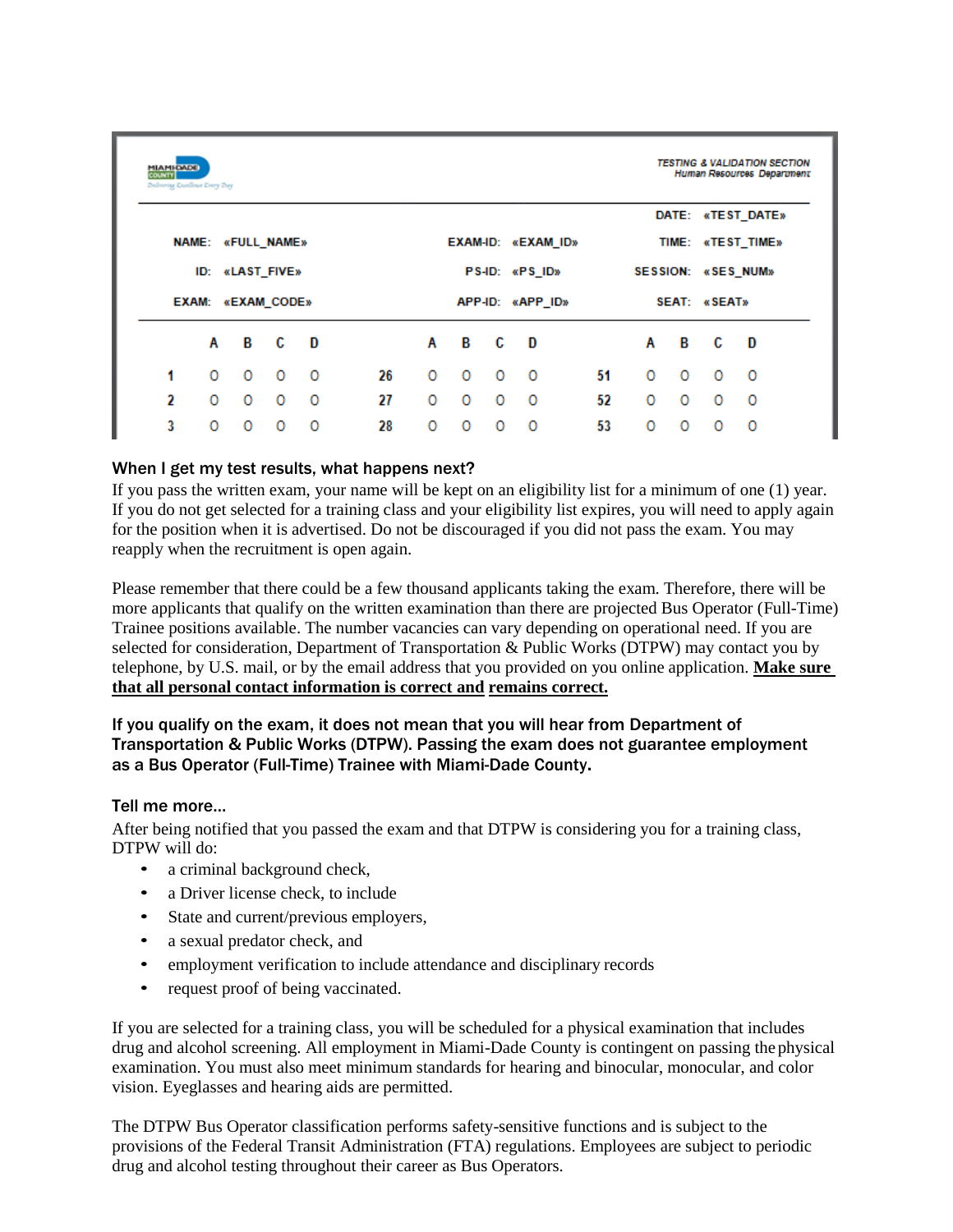# What is the training like?

The training will last approximately seven (7) to ten (10) weeks. The training covers both hands-on and classroom training. Some of the topics covered are:

- customer relations
- defensive driving
- drug and alcohol abuse
- radio procedure
- over-the-road driving

After the training has been completed, you will be assigned to a Full-Time job, working approximately fifty (50) hours in flexible shifts during a two-week period.

# How can I find out where to go if I want to improve my basic English language skills?

All Miami-Dade County written exams are in English. You can access [www.dadeschools.net](http://www.dadeschools.net/) for a list of adult education centers near you.

### **Information Contacts**

- Miami-Dade County Job Hotline: (305) 375-0297
- Miami-Dade County Job Website address: [www.miamidade.gov/jobs](http://www.miamidade.gov/jobs)
- Career Source South Florida Centers: (305) 470-5627
- For detailed information regarding the Bus Operator recruitment, acces[s](http://www.miamidade.gov/jobs) [www.miamidade.gov/jobs](http://www.miamidade.gov/jobs)

# **BUS OPERATOR EXAM INFORMATION:**

- **Date: Wednesday, July 6, 2022**
- **Registration Time Begins: 9:00 AM**
- **Registration Time Ends: 9:30 AM**
- **No one will be admitted to register after 9:30 AM**
- **Exam Location: DoubleTree by Hilton Hotel Miami Airport & Convention Center, 711 NW 72nd Ave, Miami, FL 33126; there is a \$7.00 (seven dollar) parking fee at the facility.**
- **DOORS WILL CLOSE PROMPTLY AT 9:30 AM.**
- **THE FOLLOWING MUST BE PRESENTED AT THE TIME OF EXAMINATION: PROOF OF EDUCATION; VALID PHOTO IDENTIFICATION; PROOF OF DRIVER LICENSE AND State PASSED the General Knowledge, Air-brake and**

Individuals with disabilities, who are seeking reasonable accommodation with County employment applications, examinations, or interviews, including sign language translation, may call 305-375-5759 or email applicantsaccommodations@miamidae.gov for assistance.

Text telephone (TTY) users should use the Florida Relay Center at 711. To request a reasonable accommodation, complete the Applicant Reasonable Accommodation form located at the following web address:

<https://www.miamidade.gov/global/humanresources/jobs/fair-employment.page>

Select "Applicant Reasonable Accommodation Form" to access the form.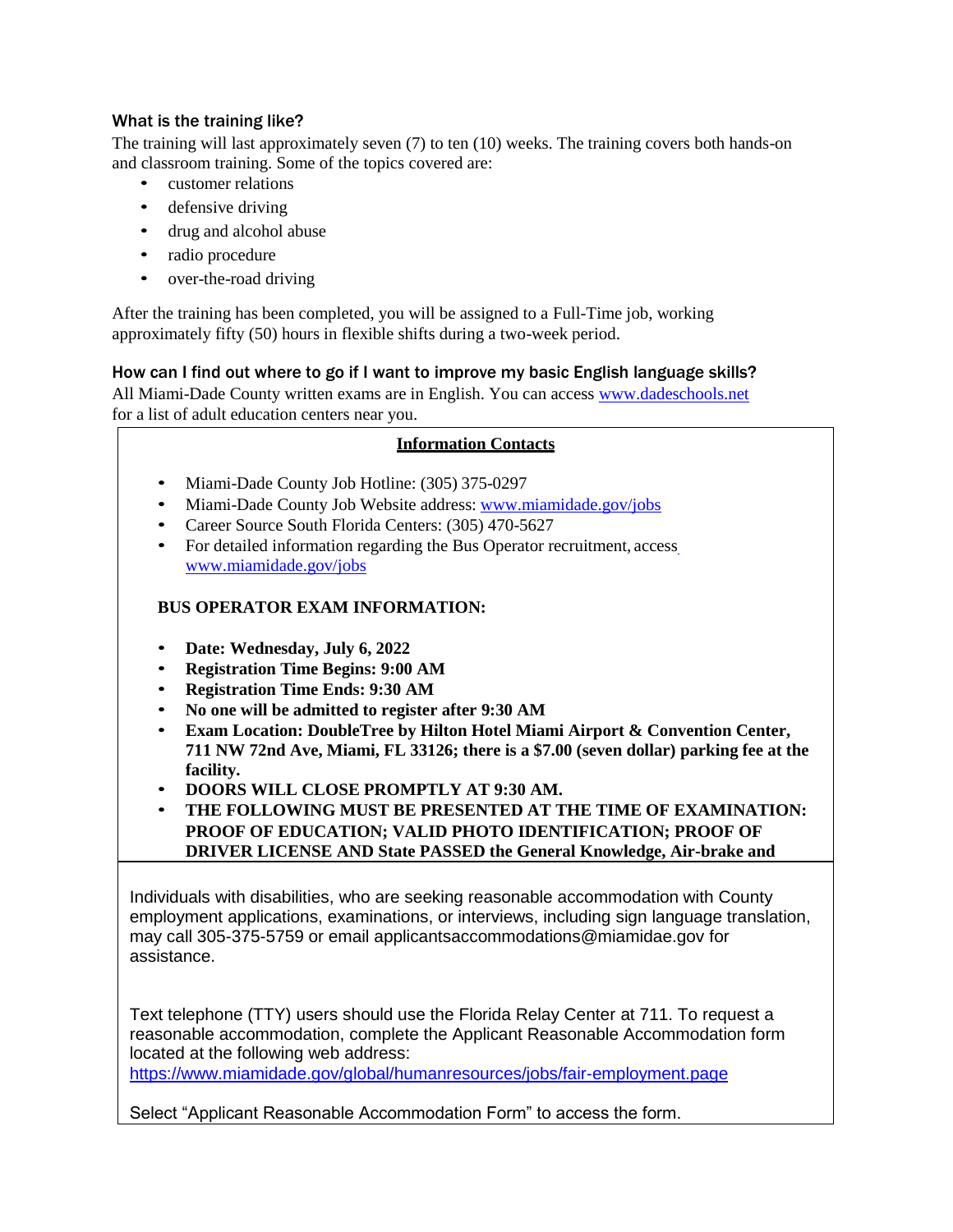**This informational handout was prepared to help applicants learn about the Bus Operator recruitment and examination processes. It does not guarantee that applicants will qualify on the written examination, nor does it guarantee employment as a Bus Operator with Miami-Dade County.**

**Once you apply, you will need to take the written examination:**

# **BUS OPERATOR EXAM INFORMATION:**

**Date: Wednesday, July 6, 2022**

**Registration Time Begins: 9:00 AM**

**Registration Time Ends: 9:30 AM**

**No one will be admitted to register after 9:30 AM**

**Exam Location: DoubleTree by Hilton Hotel Miami Airport & Convention Center, 711 NW 72nd Ave, Miami, FL 33126; there is a \$7.00 (seven dollar) parking fee at the facility.**

**THE FOLLOWING MUST BE PRESENTED AT THE TIME OF EXAMINATION:**

**1) PROOF OF EDUCATION** *such as high school diploma or GED***.**

**2) VALID PHOTO IDENTIFICATION** *such as Driver license, State Issued Identification Card, Certificate of Naturalization, or Passport***.**

**3) PROOF OF DRIVER LICENSE:** *State of Florida Driver License: Commercial Driver License or Driver License AND State Issued Proof of having PASSED the General Knowledge, Air-brake and Passenger Testing of the CDL***.**

**REQUIRED ITEMS TO BE ADMITTED TO THE EXAM: FACE MASK WITHOUT VENTS THAT COVERS YOUR NOSE AND MOUTH & TWO #2 PENCILS**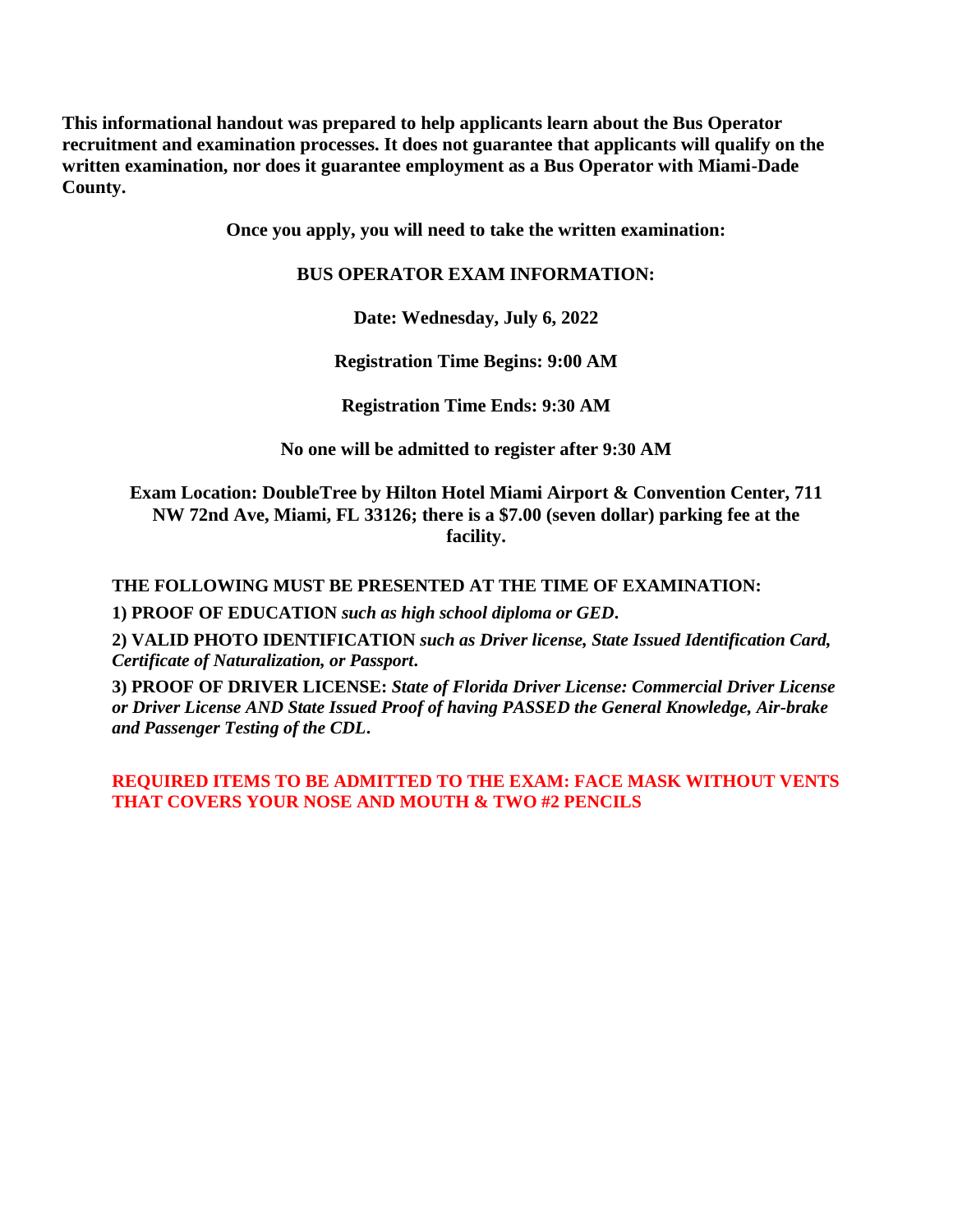

# **SAMPLE TEST QUESTIONS**

# **Instructions**

**There are some SAMPLE test questions below. Mark only one answer per question. Remember, this is a practice test. There are 30 SAMPLE test questions. You may want to time yourself to see if you can complete this test in forty-eight (48) minutes. If you apply for a Bus Operator (Full-Time) Trainee position and are scheduled for your employment test, there will be 75 questions to be completed in two (2) hours. Good luck!**

**The sample test answers are printed at the end of this handout.**

# **FOLLOWING WRITTEN INSTRUCTIONS**

# **READ THE INFORMATION BELOW AND ANSWER THE FOLLOWING QUESTION:**

Intersections are the most dangerous points of a route since you are dealing with crosstraffic and turning traffic. When attempting to pass through an intersection, always slow down, obey all traffic lights and signs, pull up to the corner to see the cross traffic, stop or yield as the situation demands, and make sure the bus is under full control.

1. According to the paragraph above, when attempting to pass through an intersection

- A. use mirrors to check the lanes.
- B. start to give a signal to indicate a turn.
- C. pull up to the corner to see the cross traffic.
- D. speed up to avoid getting stopped by the light.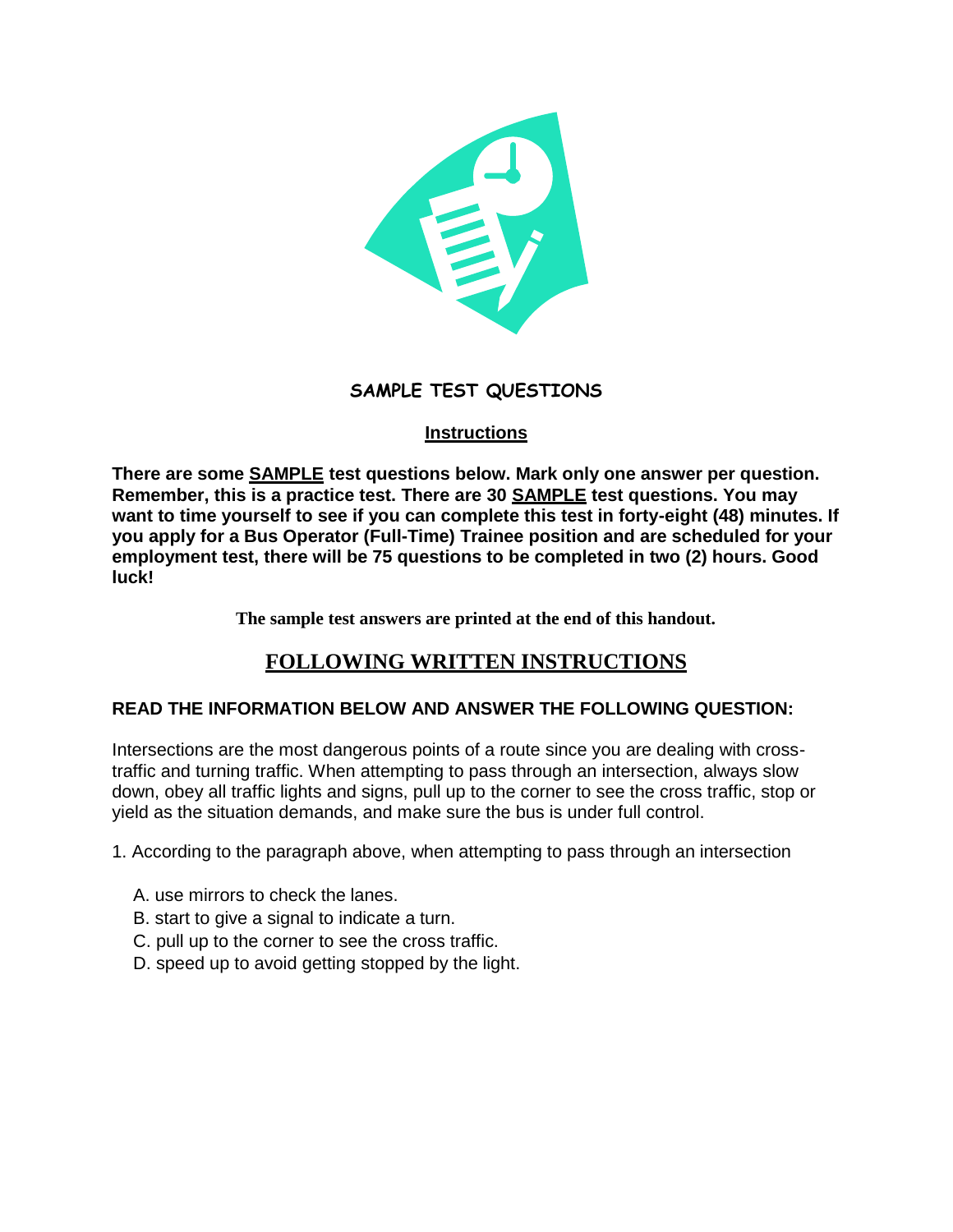# **REFER TO THE CHART BELOW TO ANSWER THE FOLLOWING TWO (2) QUESTIONS:**

| <b>Types of Pedestrians</b> |                                                                                                                                                                                                                                                                                                         |  |  |  |  |
|-----------------------------|---------------------------------------------------------------------------------------------------------------------------------------------------------------------------------------------------------------------------------------------------------------------------------------------------------|--|--|--|--|
| <b>Children</b>             | The young pedestrian is considered to be up to 14 years of age. When<br>driving, be aware of areas where children are playing, such as school                                                                                                                                                           |  |  |  |  |
|                             | areas, parks and playgrounds.                                                                                                                                                                                                                                                                           |  |  |  |  |
| <b>Elderly</b>              | The older pedestrian is one who is 65 years of age or older. This group<br>is more often involved in accidents at intersections and during hours<br>after dark. Most elderly people are not able to react fast enough to avoid<br>danger and usually make little effort to compensate for this ability. |  |  |  |  |
| In the darkness             | The pedestrian in the darkness is difficult to see. Usually the drivers do<br>not see the pedestrian until after the impact. Pedestrians should make<br>themselves conspicuous to drivers by wearing light-colored clothing or<br>materials that act as a reflector, or by carrying a flashlight.       |  |  |  |  |

- 2. Pedestrians are encouraged to in the darkness.
	- A. wear materials that act as reflectors
	- B. wear light-colored clothing
	- C. carry a flashlight
	- D. All of the above
- 3. Groups more often involved in accidents at intersections are
	- A. where children are playing near parks and play grounds.
	- B. children under 14 years of age.
	- C. the elderly.
	- D. pedestrians in the dark.

# **READ THE INFORMATION BELOW TO ANSWER THE FOLLOWING THREE (3) QUESTIONS:**

Schedules are prepared by weekday, Saturday, and Sunday schedules. Schedule cards are daily assignments that include where the run begins and ends, the run and route number, and the pull-out time. There is also a place at the bottom of the card for special notes that will list the time and place for relief. The following terms may be used on schedule cards:

- Pull out is the time you leave the garage with the bus
- Pull in  $-$  is the time you are due back at the garage with the bus
- Platform hours is the amount of hours the operator is behind the wheel
- Time points are locations on the route where the bus is scheduled to leave at a specified time
- Running time is the amount of time it takes to run from one time point to another
- Headway is the amount of time between two buses
- Deadhead is the time spent traveling to and from the starting or finishing points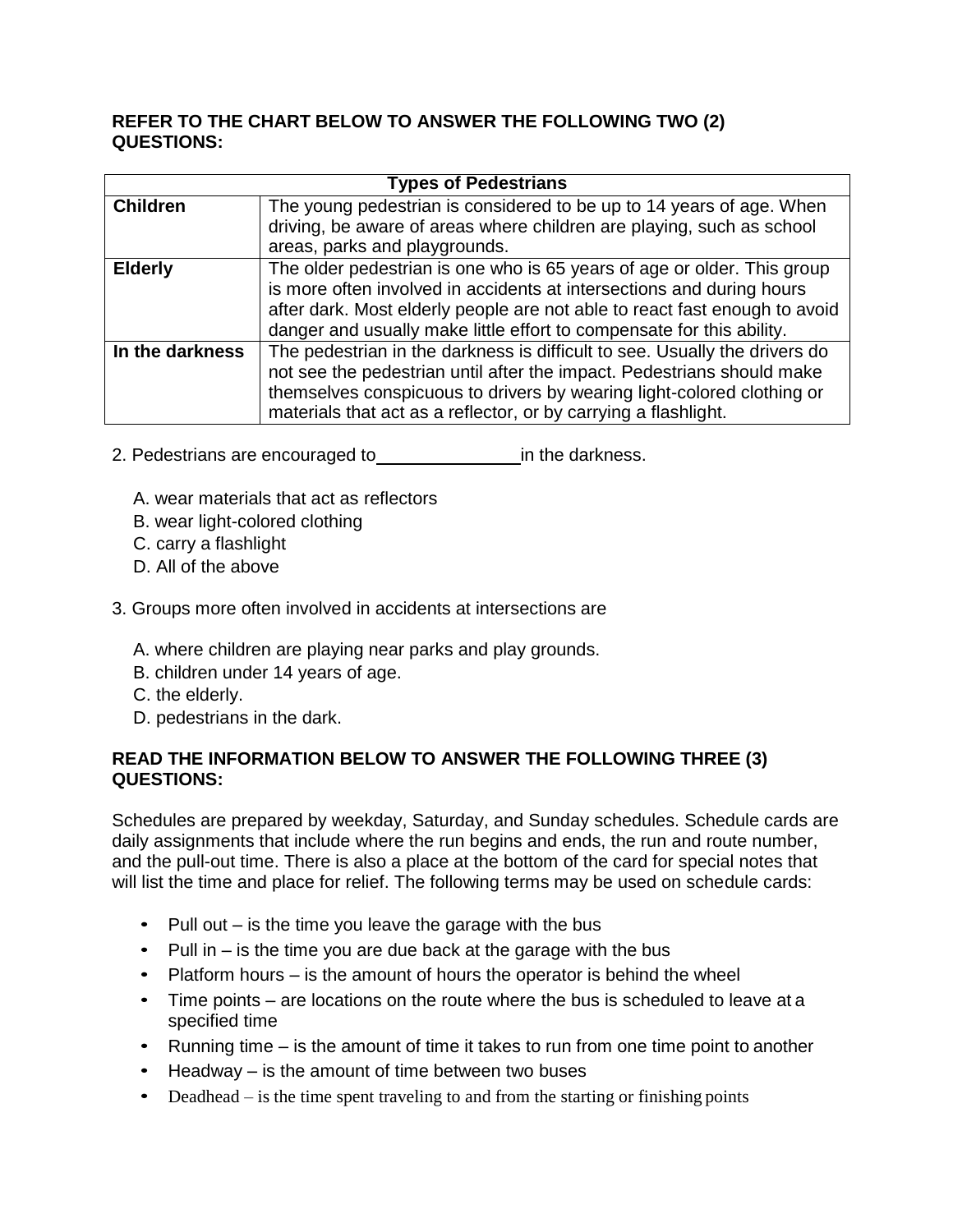- 4. The time you leave the garage with the bus is called
	- A. pull out.
	- B. pull in.
	- C. running time.
	- D. headway.

5. can be found on a schedule card.

- A. Daily run pay
- B. Weekly run pay
- C. The bus number
- D. Special notes
- 6. The amount of time between two buses is called
	- A. deadhead.
	- B. headway.
	- C. running time.
	- D. platform hours.

# **READ THE CHART BELOW TO ANSWER THE FOLLOWING TWO (2) QUESTIONS:**

| <b>COMMUNICATION SIGNAL CODES</b> |                                                                                                                                                                                        |  |  |  |
|-----------------------------------|----------------------------------------------------------------------------------------------------------------------------------------------------------------------------------------|--|--|--|
| Signal 01                         | Call your office.                                                                                                                                                                      |  |  |  |
| Signal 05                         | Go to your station. Used by dispatch to advise Bus Operator to go out of<br>service and to the garage. Or announced by a Bus Operator when out of<br>service and en route to a garage. |  |  |  |
| Signal 06                         | No relief. Announced by a Bus Operator if relief operator fails to show at<br>the scheduled relief time.                                                                               |  |  |  |
| Signal 09                         | In service. Announced by a Bus Operator when going back in service<br>whenever any lost time is involved.                                                                              |  |  |  |
| Signal 13                         | Breakdown or indication of malfunction – advise dispatcher of location<br>and nature of breakdown and await instructions from dispatcher.                                              |  |  |  |
| Signal 17                         | Accident – advise the dispatcher of location and type of accident.                                                                                                                     |  |  |  |

- 7. Which signal code is announced by the Bus Operator if the relief operator fails to show at the scheduled relief time?
	- A. 05
	- B. 06
	- C. 13
	- D. 17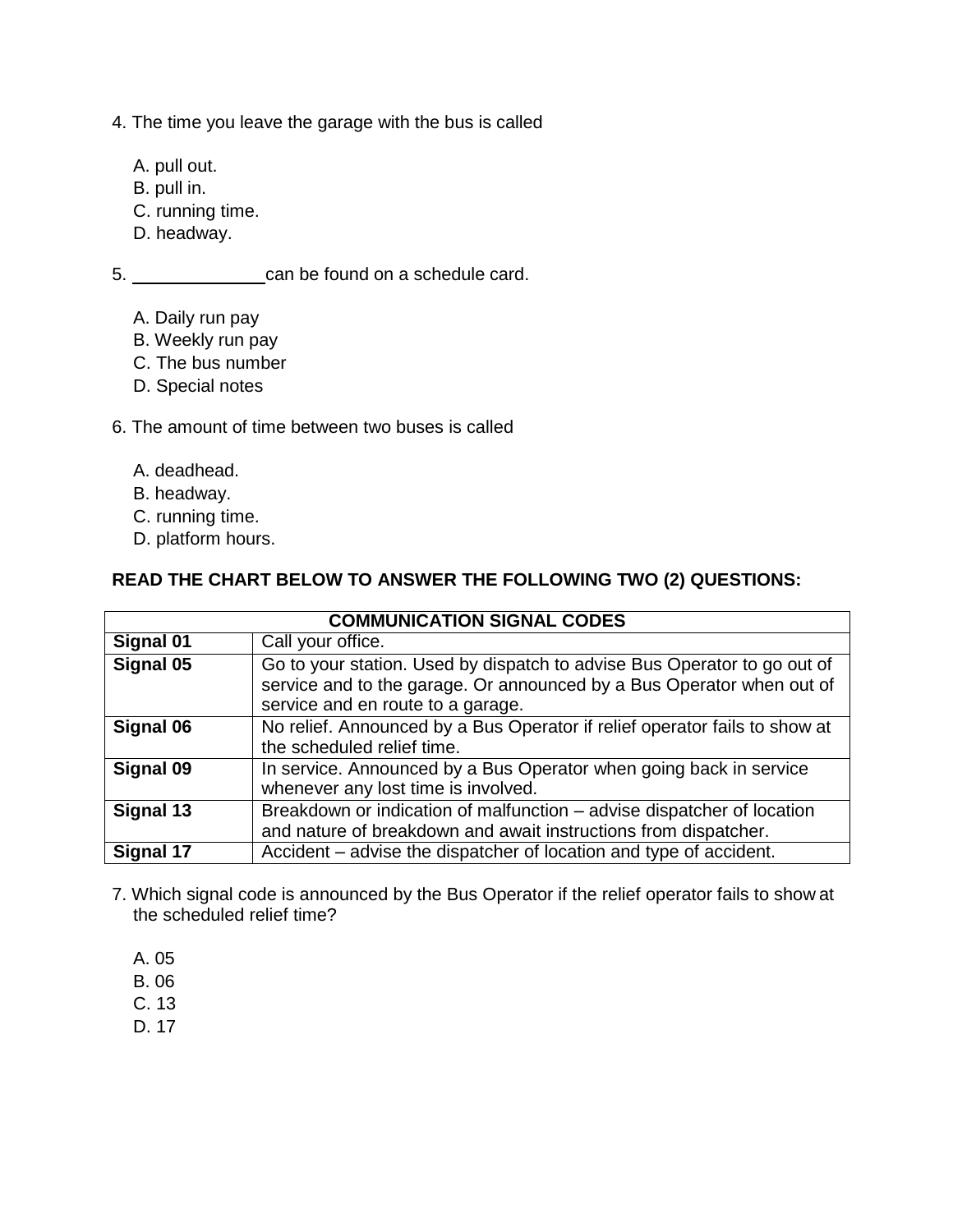8. Signal is announced when there is an accident and the Bus Operator needs to advise

the dispatcher of the location and the type of accident.

- A. 01
- B. 09
- C. 13
- D. 17

# **READ THE INFORMATION BELOW TO ANSWER THE FOLLOWING QUESTION:**

If parked cars prevent curbing, prepare to make the service stop short of the crosswalk. While proceeding, turn on the right-turn indicator. When you turn, use the push/pull method for turning the wheel. Maintain a 3 to 5 mile per hour (MPH) speed and be prepared to stop if necessary.

9. What method is used for turning the wheel?

- A. Recline/accelerate method
- B. Push/pull method
- C. Skim/pull method
- D. Accelerate/decelerate method

# **READ THE INFORMATION BELOW TO ANSWER THE FOLLOWING FOUR (4) QUESTIONS:**

Federal and state laws regulate your driving in the following three areas. Failure to comply with these could result in suspension or loss of your license.

1. You may not drive or be in physical control of a vehicle while under the influence of drugs/alcohol. This includes prescribed drugs.

2. You may not drive or be in physical control of a vehicle if you have been charged with reckless driving within a twelve-month period.

3. You may not drive or be in physical control of a vehicle if you have been convicted of committing moving violations against laws regulating the movement of traffic.

These laws apply both to your personal and Bus Operator licenses. Being convicted of any of the three above while driving your personal transportation or a bus has the same effect.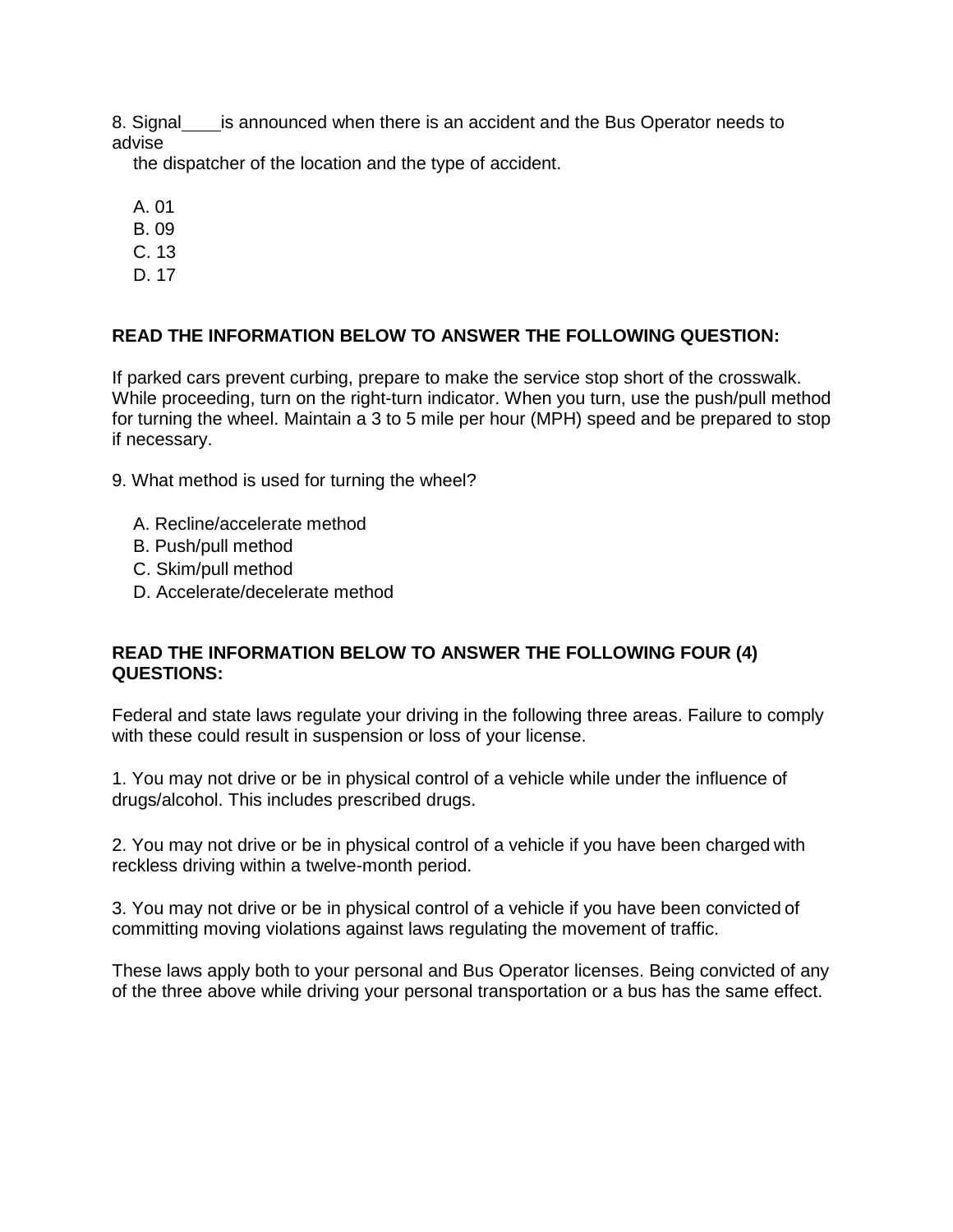10.A conviction of which of the below violations could result in suspension or loss of your license?

A. Driving while under the influence of drugs and/or alcohol

B. If you have been charged with reckless driving within a twelve-month period

C. If you have been convicted of committing moving violations against laws regulating the movement of traffic

D. Any of the above

11. You may not drive or be in physical control of a vehicle

- A. while out of uniform.
- B. under the influence of alcohol.
- C. if you have been charged with reckless driving within a two-year period.
- D. if you were given a ticket for committing a moving violation, but not convicted.
- 12. You may not drive or be in physical control of a vehicle if you have been charged with reckless driving within a\_\_\_\_\_\_\_\_ month period.
	- A. twelve
	- B. fourteen
	- C. sixteen
	- D. twenty-four

# **REFER TO THE CHART BELOW TO ANSWER THE FOLLOWING TWO (2) QUESTIONS:**

| <b>Types of Runs</b>      |                                                                                                                      |  |  |  |  |
|---------------------------|----------------------------------------------------------------------------------------------------------------------|--|--|--|--|
| <b>Split Run</b>          | A run in two parts, with an interval of time between the first and second                                            |  |  |  |  |
|                           | parts.                                                                                                               |  |  |  |  |
| <b>Straight Run</b>       | An unbroken piece of work, whether the bus is taken from the garage or<br>relieve on the road.                       |  |  |  |  |
| <b>Tripper</b>            | An extra piece of work to supplement the regular piece of work and is<br>subject to change with conditions.          |  |  |  |  |
| <b>Combination</b><br>Run | Made up of two trippers or extra pieces of work. It has a minimum of 45<br>hours of pay at a straight time pay rate. |  |  |  |  |

13. A combination run is made up of trippers or extra pieces of work.

- A. two
- B. three
- C. four
- D. five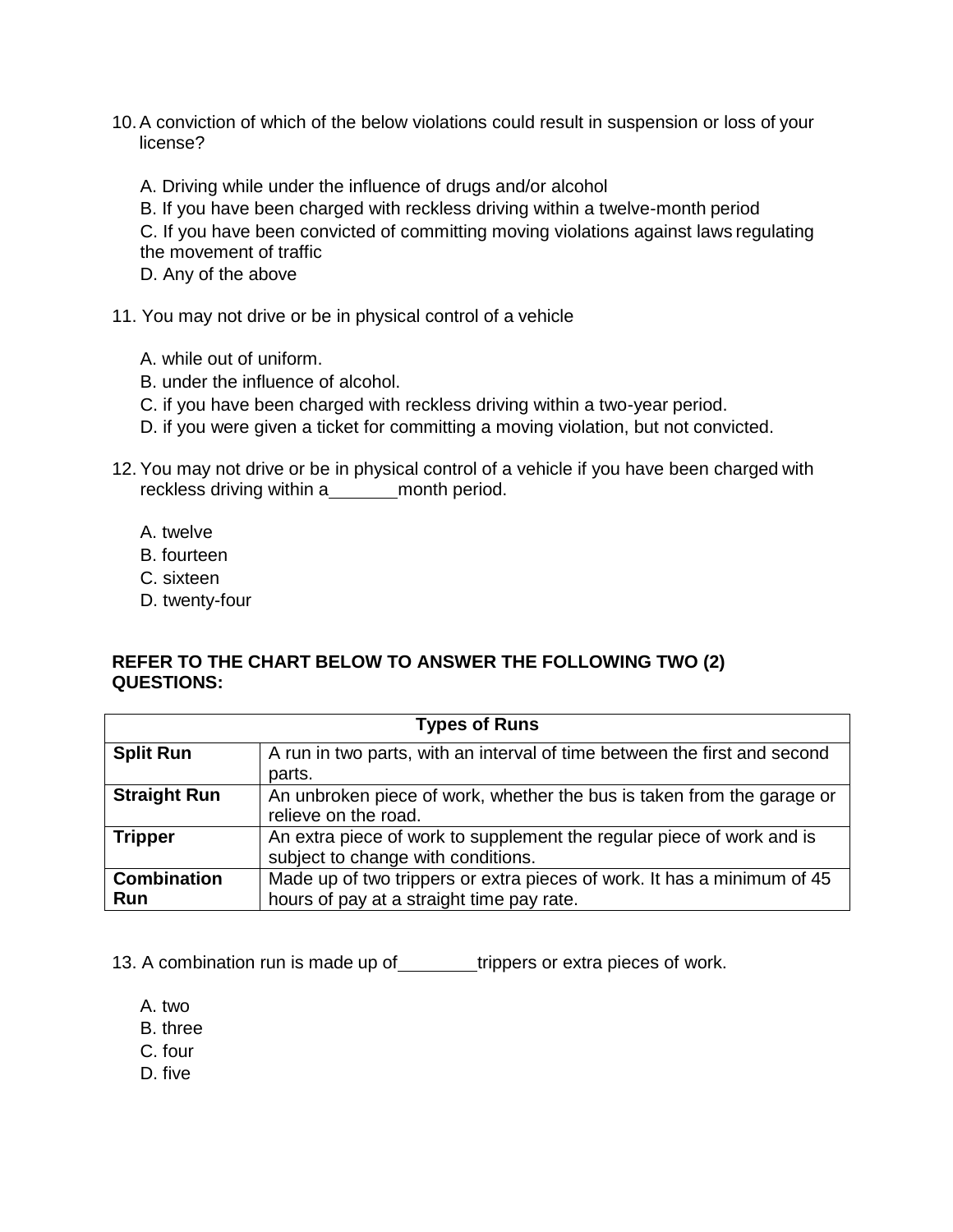14. A is a run in two parts.

- A. straight
- B. combination
- C. split
- D. swing

# **REFER TO THE INFORMATION BELOW TO ANSWER THE FOLLOWING QUESTION**:

Bus Operators should use the two-way radio for certain reasons only, such as an emergency condition requiring immediate attention, conversation initiated by Bus Traffic Control regarding any business matter that cannot wait until the end of the shift, and the coordination of passenger transfers. The Bus Operator will identify him/herself only by the bus route/run, Operator's name and badge number. The operator cannot use the radio system for personal messages or to spot traffic control officers or supervisory personnel. Lost and found items should not be reported unless they are determined to be valuable or an emergency.

15. Which of the following is NOT correct with respect to the use of the two-way radio?

- A. An Operator may call to report a lost and found item that has been determined to be valuable.
- B. The Operator may call for an emergency condition requiring immediate attention.
- C. The Operator may use the radio system for personal messages.
- D. When making a call, the Operator will identify him/herself only by the Operator's name and badge number, and the bus route/run.

# **READ THE INFORMATION BELOW TO ANSWER THE FOLLOWING TWO (2) QUESTIONS:**

The best braking can be obtained by making the initial brake application gradually to the extent that braking is required. Foot pressure should then be reduced gradually as speed is reduced, so that at the end of a stop only a light pressure remains on the brake pedal and the stop is smooth.

Pressing and releasing the treadle (fanning) over and over again will cause poor braking performance. It wastes air pressure and causes excessive wear on the brake units and linings. Riding the brake by resting your foot on the brake treadle when not intending to brake can cause over-heated brakes. This will cause wear and tear on the brake linings and waste fuel.

Riding the brake (resting your foot on the brake pedal) can cause the brakes to become over heated. This also can accelerate wear and tear of brake lining and cause tire damage.

Driving through water deep enough to wet components may cause the brakes to be less effective. As a result, the bus may not stop at the usual rate and pull to the left or right.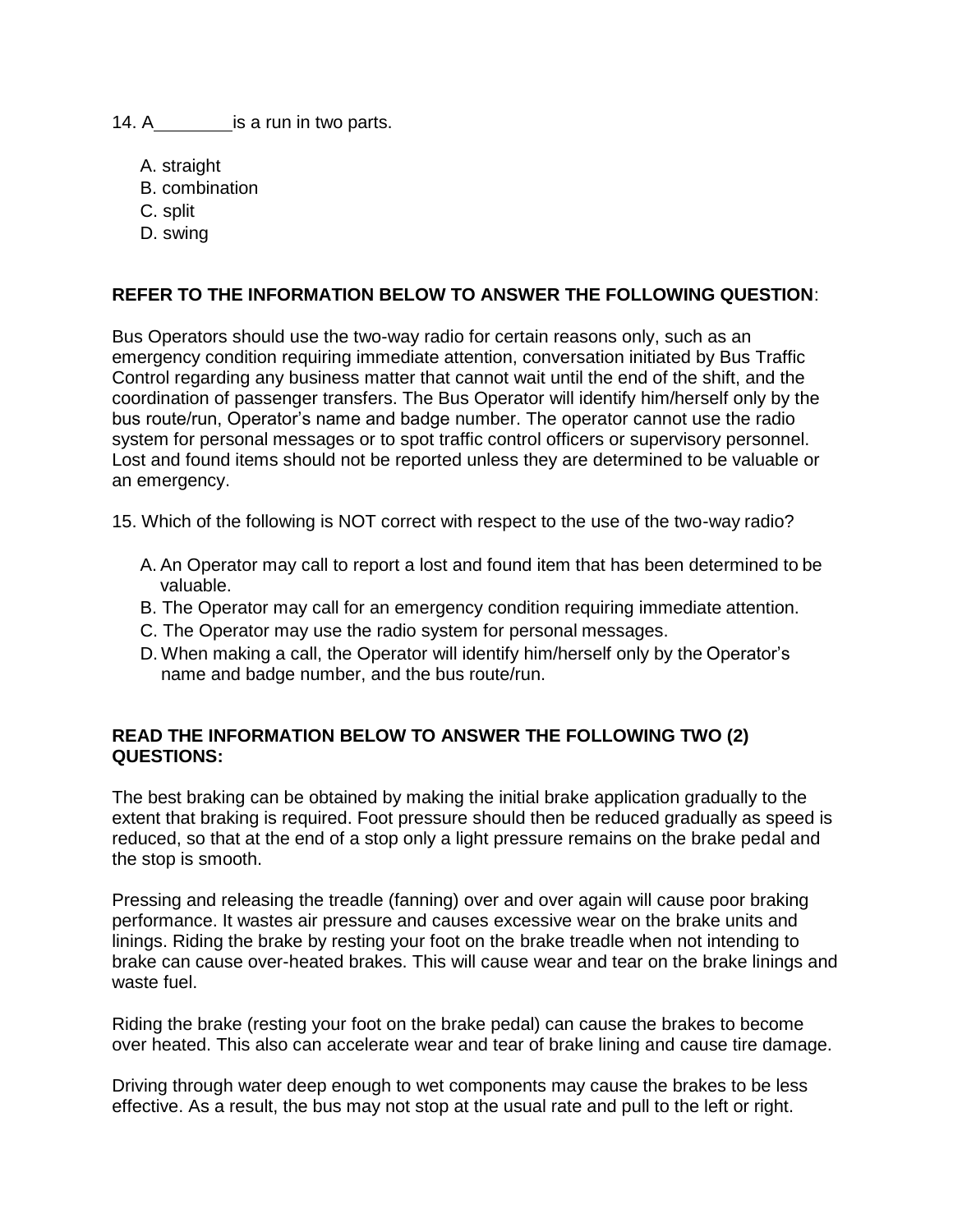- 16. Driving through water deep enough to wet components may cause
	- A. the brakes to overheat.
	- B. wear and tear on the brake linings.
	- C. tire damage.
	- D. the bus to pull to the left or right.
- 17. Pressing and releasing the treadle over and over again will cause
	- A. the bus to pull to the left or right.
	- B. poor braking performance.
	- C. over heated brakes.
	- D. tire damage.

# **REPORT WRITING**

# **REFER TO THE BUS OPERATOR ACCIDENT REPORT BELOW TO ANSWER THE FOLLOWING SEVEN (7) QUESTIONS:**

| <b>BUS OPERATOR (ACCIDENT) REPORT</b>                                                   |                                      |                    |  |  |  |  |
|-----------------------------------------------------------------------------------------|--------------------------------------|--------------------|--|--|--|--|
| DATE, TIME, AND                                                                         | Date 03/8/16 Day of the week Tuesday | Route #54          |  |  |  |  |
| <b>LOCATION OF</b>                                                                      | Location NW 104 St and 17 Avenue     | <b>Run#23</b>      |  |  |  |  |
| <b>ACCIDENT</b>                                                                         | Bus Operator's Name Phyllis Smith    | Bus# 10345         |  |  |  |  |
|                                                                                         | Supervisor's Name Bob Jones          | Badge# 11435       |  |  |  |  |
| <b>OTHER</b>                                                                            | Vehicle make and year Ford Mustang   | Tag# LKA 200B      |  |  |  |  |
| <b>PROPERTY</b>                                                                         | 1999                                 | State FL           |  |  |  |  |
| <b>DAMAGE</b>                                                                           | Driver's Name Martha Mendez          | Decal Year 2003    |  |  |  |  |
|                                                                                         | Vehicle Damage? Yes X No __          |                    |  |  |  |  |
| <b>CONDITIONS</b>                                                                       | # of passengers on bus 35            | Day $x$            |  |  |  |  |
|                                                                                         | # passengers in other vehicle 1      | Night              |  |  |  |  |
|                                                                                         | Police Report Made? Yes X No _       | Weather: Clear     |  |  |  |  |
|                                                                                         |                                      | Rainy $x$          |  |  |  |  |
|                                                                                         |                                      | Street:<br>Wet $x$ |  |  |  |  |
|                                                                                         |                                      | $Drv$ __           |  |  |  |  |
| NARRATIVE: While making a turn at the intersection of NW 104th Street and 17th Avenue.  |                                      |                    |  |  |  |  |
| the bus was hit by a 1999 Ford Mustang. The thirty five passengers on the bus were not  |                                      |                    |  |  |  |  |
| injured. There was slight damage to the left front fender of the Mustang. MDPD Officer  |                                      |                    |  |  |  |  |
| Charles Ojeda (Badge #23499) responded to the scene and charged the driver of the other |                                      |                    |  |  |  |  |
| vehicle with the accident.                                                              |                                      |                    |  |  |  |  |

- 18. The accident occurred on what day?
	- A. Monday
	- B. Tuesday
	- C. Wednesday
	- D. Thursday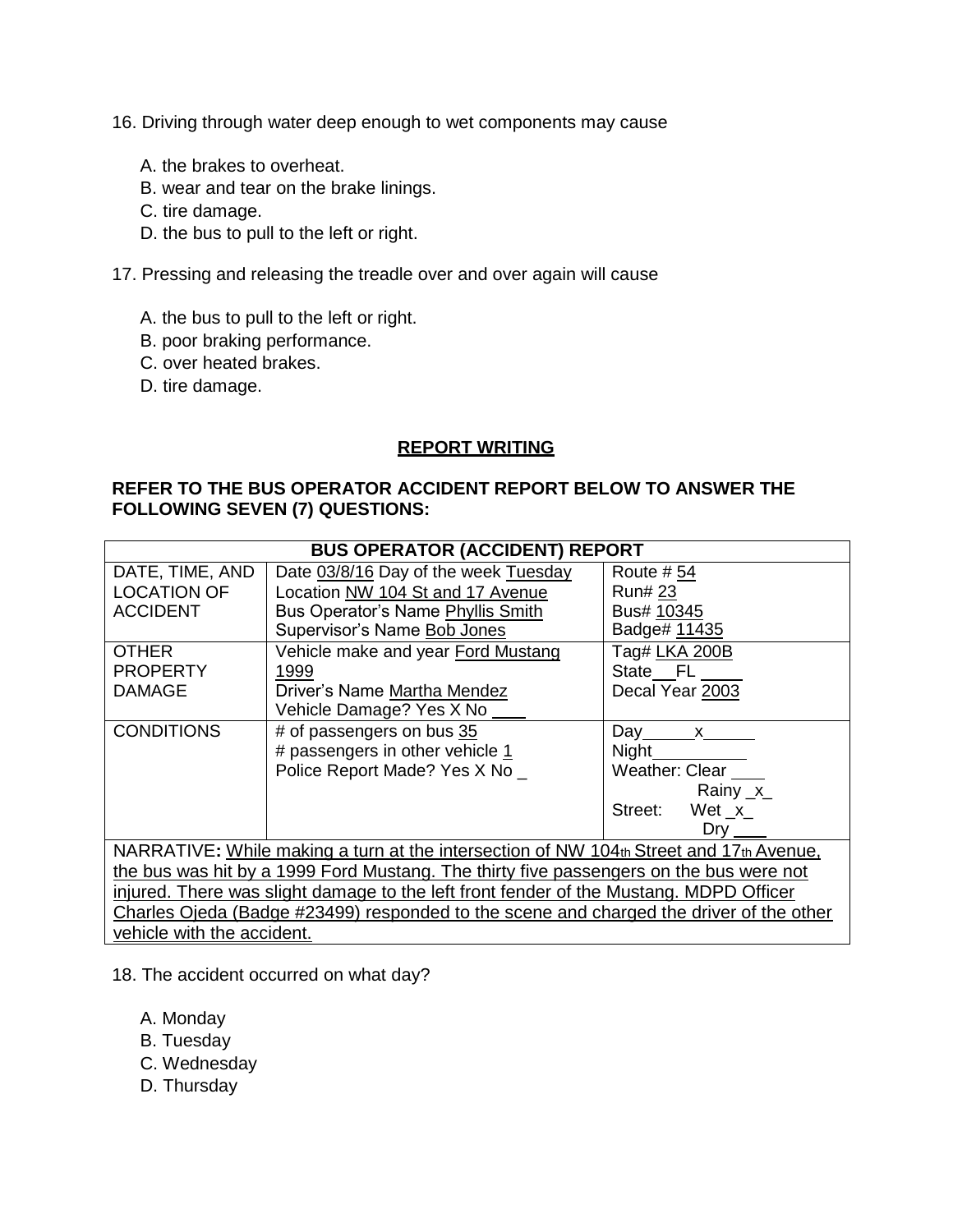- 19. The Bus Operator's name is
	- A. Martha Mendez.
	- B. Bob Jones.
	- C. Charles Ojeda.
	- D. Phyllis Smith.
- 20. The Bus Operator's badge number is
	- A. 23499.
	- B. 10345.
	- C. 11435.
	- D. LKA200B.
- 21. How many passengers were aboard the bus at the time of the accident?
	- A. 20
	- B. 25
	- C. 30
	- D. 35
- 22. Which one of the following statements is correct?
	- A. The accident occurred on a clear day.
	- B. The driver of the Ford Mustang was Bob Jones.
	- C. A police report was made.
	- D. The bus involved in the accident was bus number 11435.
- 23. The Run # on the above accident report is \_\_\_\_\_\_.
	- A. 23
	- B. 27
	- C. 53
	- D. 54
- 24. What damage was done?
	- A. Slight damage was done to the right-rear fender of the Mustang.
	- B. Slight damage was done to the right-front fender of the bus.
	- C. Slight damage was done to the right-front fender of the Mustang.
	- D. Slight damage was done to the left-front fender of the Mustang.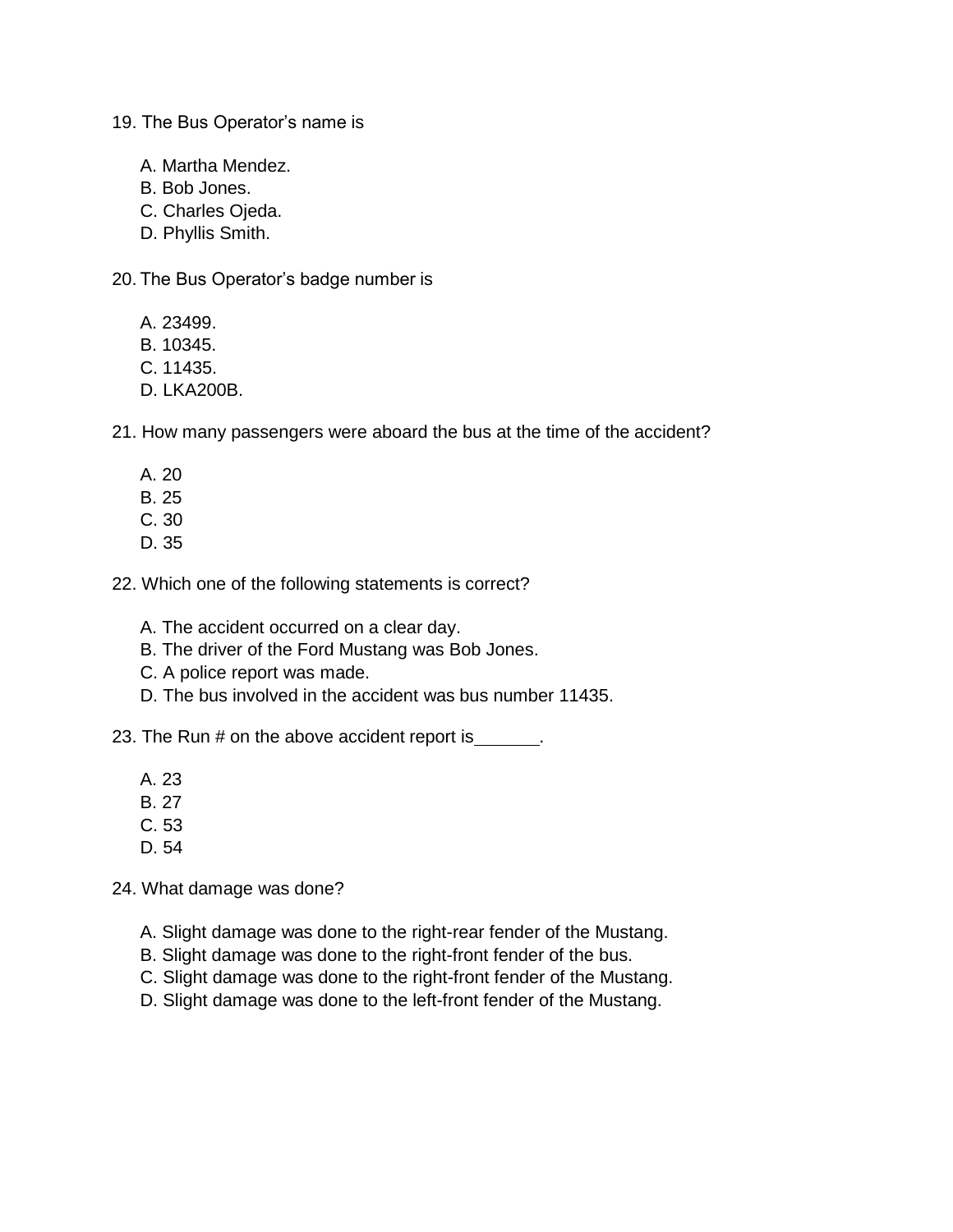25. As a Bus Operator, you will have to bid for jobs. There is a form that is used to list the different routes that will be run on a line-up. It is called a Bid Sheet. Bids are usually given on the basis of seniority. Seniority is based on the number of years of service you have with the Department. A Swing run is a run comprised of up to five pieces of work. It means that you will relieve up to five different drivers on their days off. Therefore, each day you could be driving a different route. A Split means you will drive two or more runs a day. A straight run is one that is a regular run on a daily or weekly basis.

According to the information above, a Swing run

- A. means the operator will drive two or more runs a day.
- B. is where the operator's regular run is on a daily or weekly basis.
- C. is a run comprised of up to five pieces of work.
- D. means the operator will relieve up to six different drivers on their days off.

# **MATHEMATICS**

- 26. If a Bus-to-Bus Transfer costs \$.50 and a passenger purchased four of these transfers, the passenger would pay
	- A. \$1.50
	- B. \$2.00
	- C. \$2.50
	- D. \$3.00
- 27. If the previous reading on the bus odometer indicates 28,022 and it now indicates 30,246, how many miles was the bus driven?
	- A. 2,024
	- B. 2,124
	- C. 2,204
	- D. 2,224
- 28. If a Transfer is valid for two hours and a transfer was issued to the passenger at 3:42 p.m., when will the transfer expire?
	- A. 3:24 p.m. B. 4:42 p.m. C. 5:24 p.m. D. 5:42 p.m.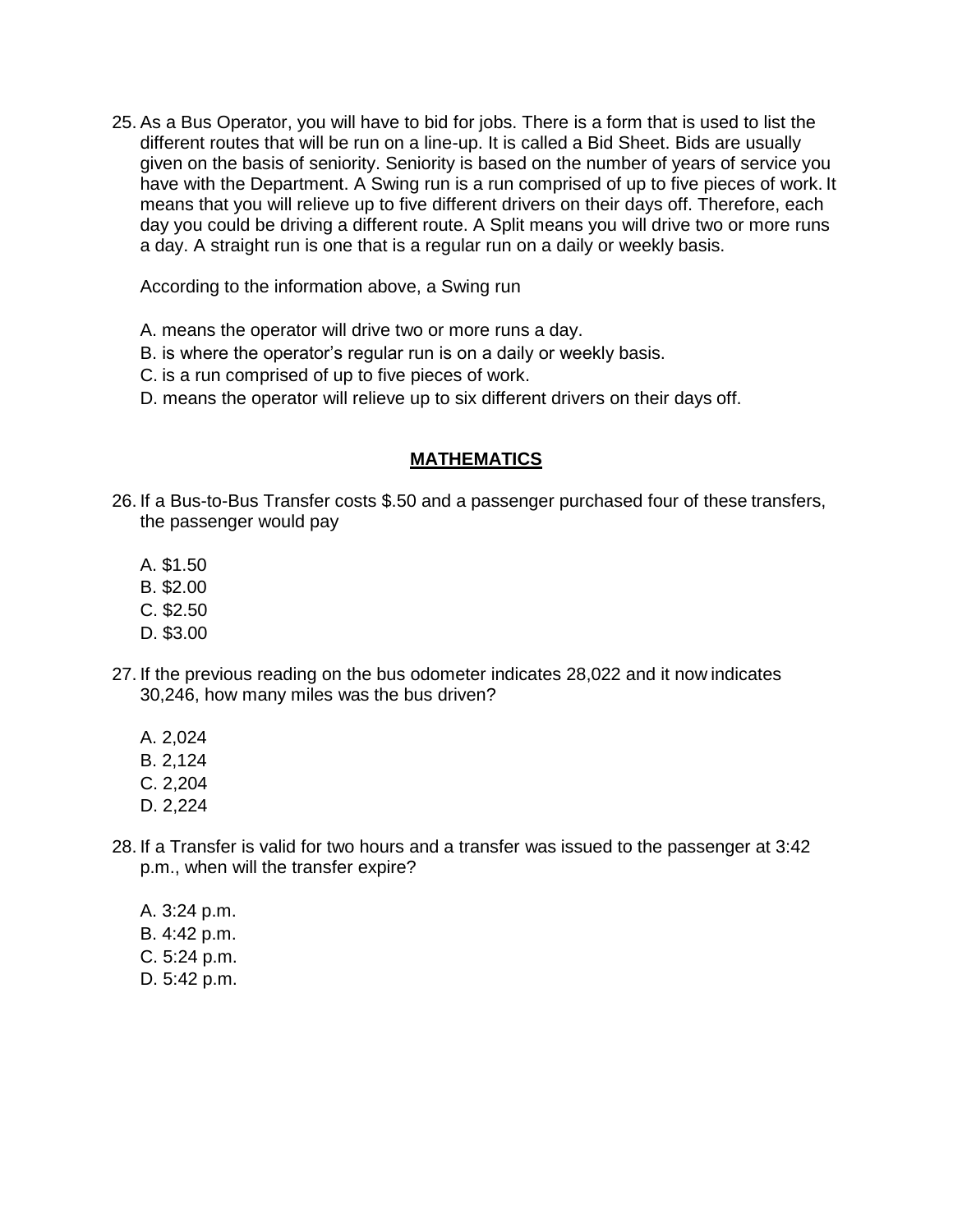- 29. Your following distance can be determined by bus length. When driving in city traffic, allow one bus length between the vehicle ahead and your bus for every 10 MPH of speed. If you are traveling at the rate of 30 MPH, how many bus lengths would be between your bus and the vehicle ahead of your bus?
	- A. 1
	- B. 2
	- C. 3
	- D. 4
- 30. If a passenger pays \$10.00 for four Bus to Rail Transfers and each Bus to Rail Transfer costs \$.50 each, how much change would the passenger receive?
	- A. \$ 2.00 B. \$ 2.50 C. \$ 4.00 D. \$ 8.00

# **ANSWERS TO THE SAMPLE TEST QUESTIONS**

| 11. B<br>12. A | 21. D<br>22. C |
|----------------|----------------|
| 13. A          | 23. A          |
| 14. C          | 24. D          |
| 15. C          | 25. C          |
| 16. D          | 26. B          |
| 17. B          | 27. D          |
| 18. B          | 28. D          |
| 19. D          | 29. C          |
| 20. C          | 30. D          |
|                |                |